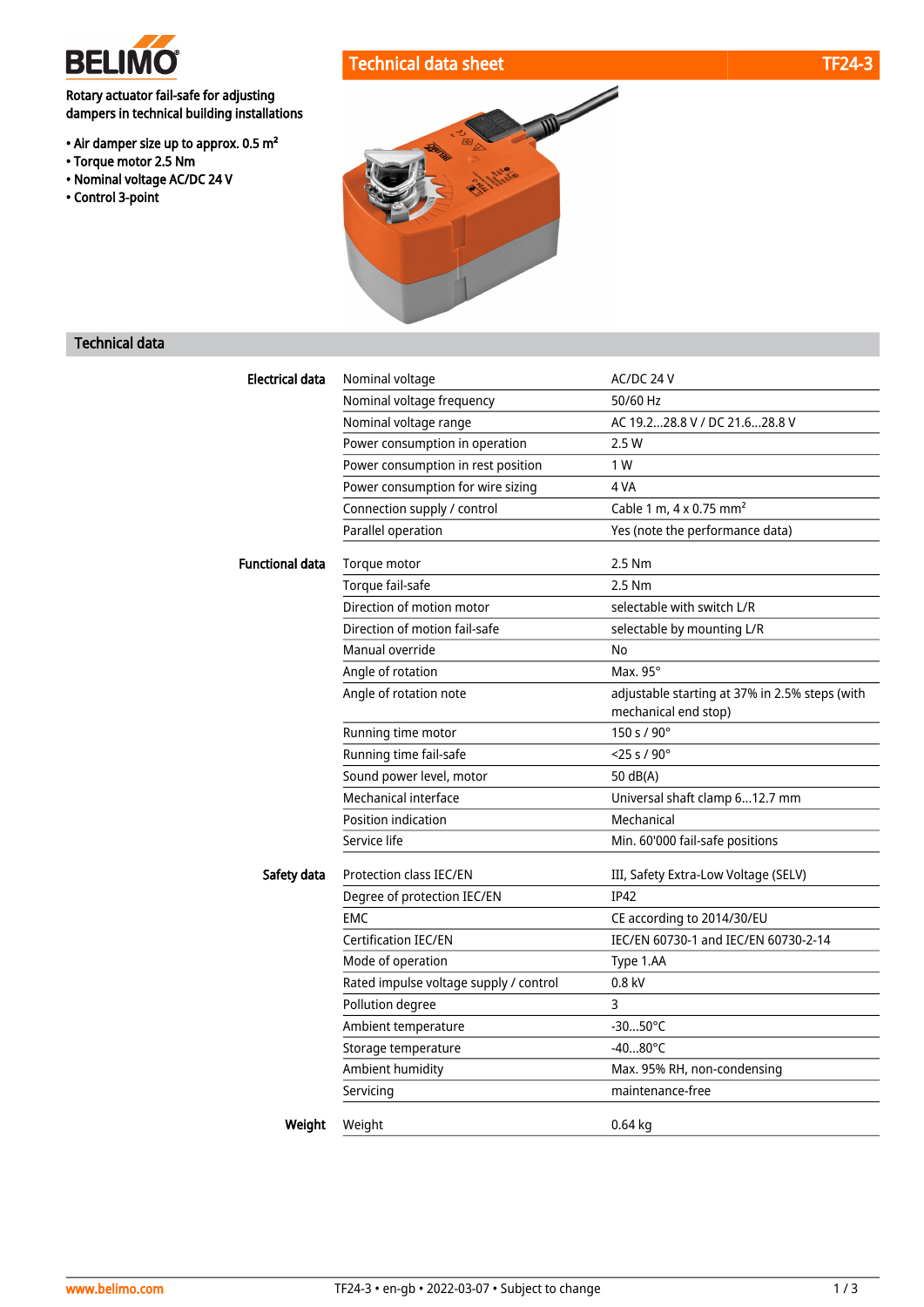



- This device has been designed for use in stationary heating, ventilation and air-conditioning systems and must not be used outside the specified field of application, especially in aircraft or in any other airborne means of transport.
- Outdoor application: only possible in case that no (sea) water, snow, ice, insolation or aggressive gases interfere directly with the device and that it is ensured that the ambient conditions remain within the thresholds according to the data sheet at any time.
- Only authorised specialists may carry out installation. All applicable legal or institutional installation regulations must be complied during installation.
- The device may only be opened at the manufacturer's site. It does not contain any parts that can be replaced or repaired by the user.
- Cables must not be removed from the device.
- The device contains electrical and electronic components and must not be disposed of as household refuse. All locally valid regulations and requirements must be observed.

### Product features

| Mode of operation            | The actuator is activated with a 3-point signal. The actuator moves the damper to the operating<br>position at the same time as tensioning the return spring. The damper is turned back to the fail-<br>safe position by spring force when the supply voltage is interrupted. |
|------------------------------|-------------------------------------------------------------------------------------------------------------------------------------------------------------------------------------------------------------------------------------------------------------------------------|
| Simple direct mounting       | Simple direct mounting on the damper shaft with a universal shaft clamp, supplied with an anti-<br>rotation device to prevent the actuator from rotating.                                                                                                                     |
| Adjustable angle of rotation | Adjustable angle of rotation with mechanical end stops.                                                                                                                                                                                                                       |
| High functional reliability  | The actuator is overload protected, requires no limit switches and automatically stops when the<br>end stop is reached.                                                                                                                                                       |

#### Accessories

| <b>Mechanical accessories</b> | <b>Description</b>                                                     | <b>Type</b>     |
|-------------------------------|------------------------------------------------------------------------|-----------------|
|                               | Actuator arm                                                           | AH-TF           |
|                               | Shaft extension 170 mm Ø10 mm for damper shaft Ø 616 mm                | AV6-20          |
|                               | Ball joint suitable for damper crank arm KH8 / KH10, Multipack 10 pcs. | KG10A           |
|                               | Ball joint suitable for damper crank arm KH8, Multipack 10 pcs.        | KG8             |
|                               | Damper crank arm Slot width 8.2 mm, clamping range Ø1018 mm            | KH <sub>8</sub> |
|                               | Screw fastening kit                                                    | SB-TF           |
|                               | Angle of rotation limiter, with end stop                               | ZDB-TF          |
|                               | Form fit adapter 8x8 mm                                                | ZF8-TF          |
|                               | Mounting kit for linkage operation for flat and side installation      | ZG-TF1          |
|                               | Anti-rotation mechanism 180 mm, Multipack 20 pcs.                      | Z-ARS180        |

### Electrical installation



#### Supply from isolating transformer.

Parallel connection of other actuators possible. Observe the performance data.